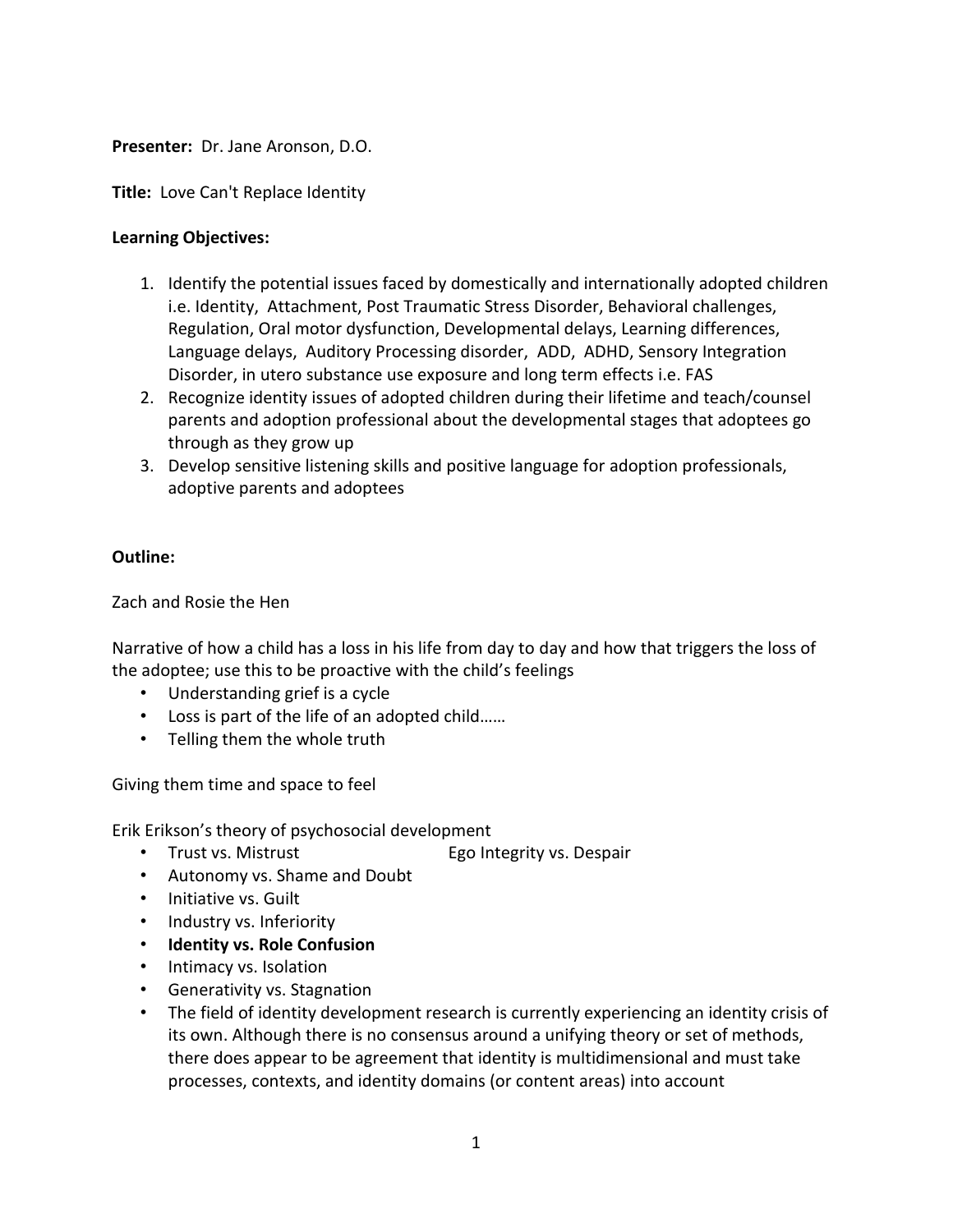• Erikson's primary writings about identity (e.g. 1950, e.g. 1968) focused on domains about which individuals have some degree of choice (e.g. occupation, religion, political views). However, increasing attention is being paid to aspects of identity about which individuals have little or no choice, but must still make meaning of that domain in their lives. Such domains include gender identity, racial identity, ethnic identity, and adoptive identity, among others. The case of adoptive identity ("What does being adopted mean to me, and how does this fit into my understanding of myself, relationships, family, and culture?")

Overview of Identity Issues

- All children grow to know themselves in childhood, adolescence, and throughout life (Erik Erikson "Childhood and Society")
- Adopted individuals need to know their adoption story **early** in infancy
- Adoptees generally integrate their feelings about adoption quietly
- Parents should consider heritage trips to their country of origin
- Search is much more common due to social media/internet access and open adoption
- Adoptees have developed a network of support i.e. Also Known As (AKA)-Korean adoption
- Adoptees have new ideas i.e. I am not an orphan…..Jodi Kim (An "Orphan" with Two Mothers: Transnational and Transracial Adoption, the Cold War, and Contemporary Asian American Cultural Politics American Quarterly, Dec., 2009, Vol.61, No 4, pp 855- 880. The Johns Hopkins Press

Learning developmental Stages of the child's understanding of adoption

- Adopted children are significantly overrepresented in outpatient and inpatient mental health facilities
- More likely than their non-adopted peers to be diagnosed with a range of externalizing and internalizing psychological symptoms learning difficulties, substance (ab)use
- Difficulties impacting on adoptees and their families have less to do with adoption than with life conditions that pre-date placement: genetic, prenatal exposure to drugs, alcohol; malnutrition, neglect, physical abuse, sexual abuse, verbal abuse, exposure to parental mental illness, domestic violence, homelessness, disaster, war, famine, refugee life, pandemic

Children's Conception of Adoption by Age

- Pre-school Years-(birth to 5 yrs.) kids learn their adoption story and they absorb the language of adoption "forever family", positive aspects of adoption are emphasized by parents and pediatricians need to teach parents not to assume their children have too much understanding and to create an environment for curiosity and questions about adoption; this is a lifelong process and starting early is better
- Be proactive….do not wait for children to ask questions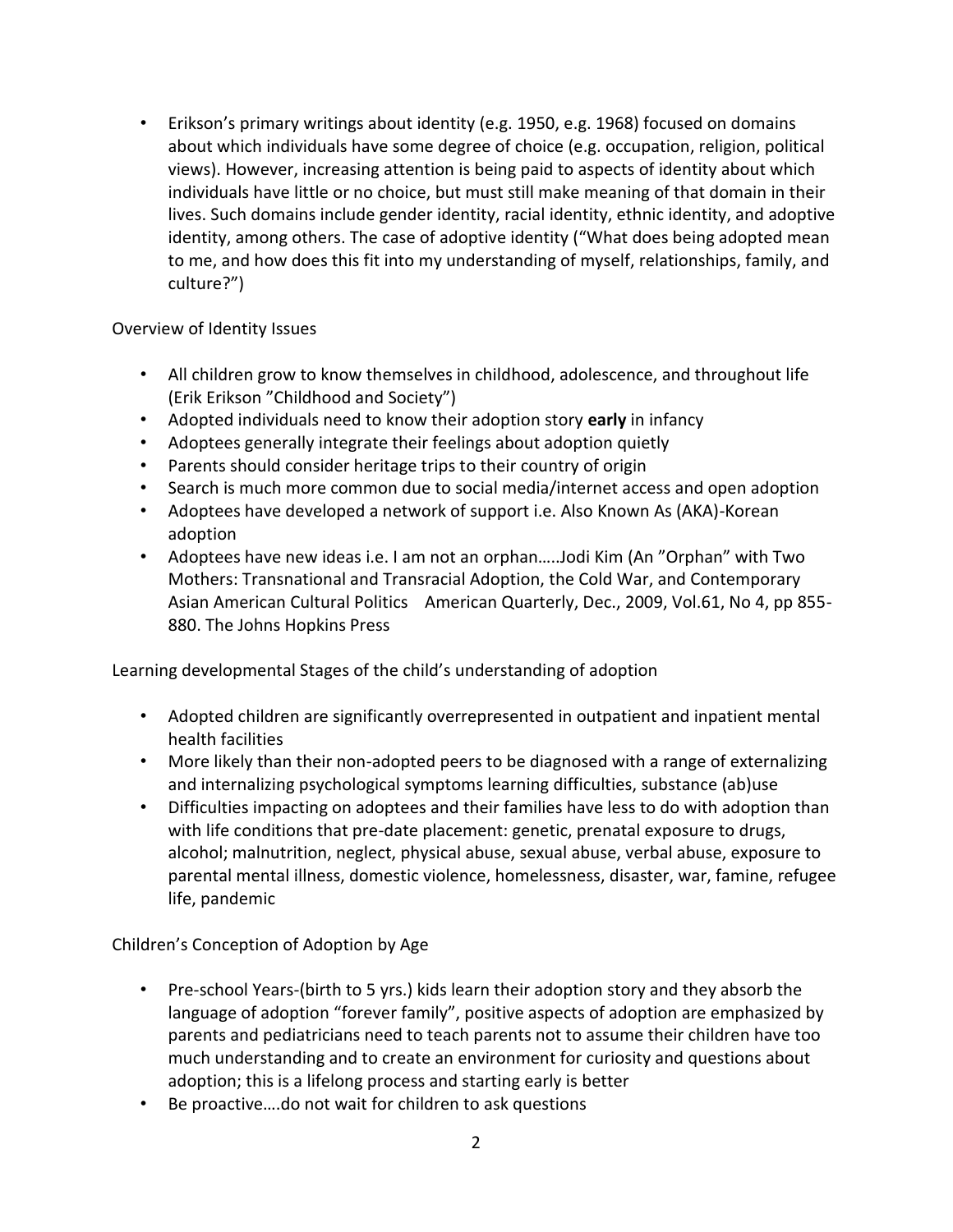- Children may be growing a sense of shame and blame for adoption
- Middle childhood-(6-12 yrs.) capacity for problem solving is growing and they realize that birth parents may have had options other than adoption and there is a rejection of simple explanations that were provided when they were younger; children see that they have 2 families and logic leads kids to think they are separated from the first family; kids understand other perspectives and feel empathy i.e. "Does my other family think about me?" "Do you think that they now have second thoughts about giving me up?"

Concepts of adoption identity for middle childhood

- Birth father fantasies-wanting to be like the father based on a known fact or magical thinking
- Was I stolen from my birth family?
- Little or no information about the birth family- we can't make things up
- Healthcare providers need to reinforce the child's curiosity and help parents to cope with questions that may be impossible to answer especially for emotionally challenging facts (neglect, abuse, mental illness, rape, substance use, criminality)
- Listening is best and being proactive is key…..make notes and date them and come back to your child and bring up the subject of adoption without waiting for questions

Adolescence and Abstract Thinking about Adoption

- Can my other parent take me back? Teach the child that adoption is a legally binding relationship, but some teens might think that when they turn 18 and are legal age that the birth parent can now take them back
- Adolescents can understand that adoption and foster care are good for a child who had a birth family who can't take care of them
- Adolescents see that adoption is viewed by society as "second-best"
- Adolescents begin to integrate the two families into their emerging identity

Healthcare Providers should emphasize and teach parents-pediatricians should bring up adoption at each well visit!!!

- Adolescents (early, middle, and late) vary in their interest in their adoption
- Role of adoption for a person's identity is affected by: temperament, self-esteem, childrearing style, attachment to family (parents and siblings), friends at school, the community, religious beliefs, income, education level of family, time in history
- Open, supportive, empathic parents can help an adopted adolescent have a positive identity; stay away from judgments and be aware of your personal feelings
- More information about birth family and contact with the birth family (triad) facilitates adoptive identity development
- Children may visit with their birth parents if they are in foster care and some open adoptions have visits built in for a lifetime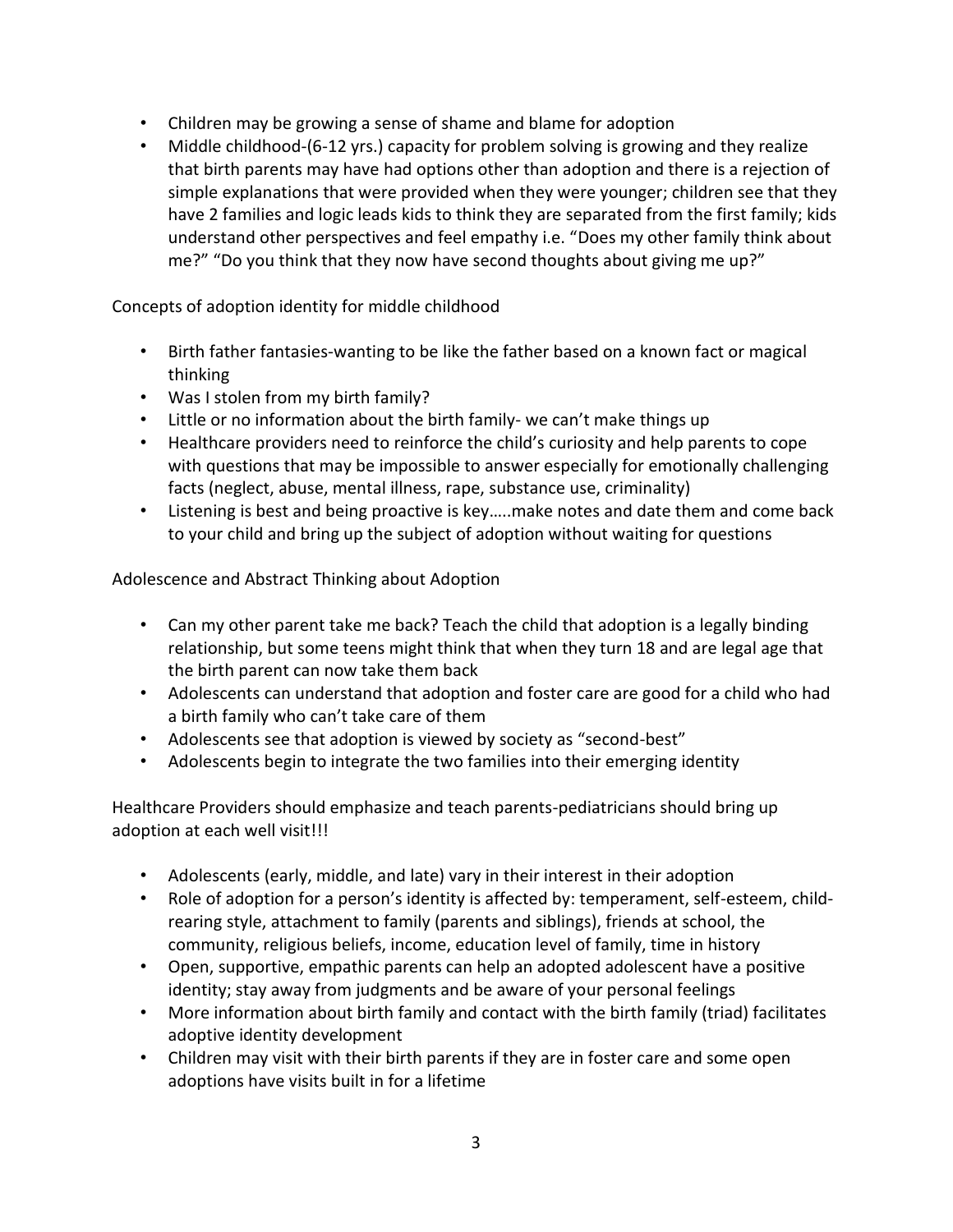Race and Ethnicity affects Adoption Identity

- Being raised in a mixed race family is complicated i.e. where are the role models?
- Search comes up in adolescence and needs to be supported by parents and healthcare providers; there is nothing abnormal or pathologic about "search" for adoptees
- Genetic testing is controversial. Commercial kits do not have the specific "DNA polymorphisms" among individuals, groups, or populations where internationally adopted kids come from; it is best to consult with a medical geneticist about testing

Kids should be counseled about the family history of adoptive parents

- Children born to birth mothers with substance use history who were adopted need to be counseled that there is a statistically increased risk for substance use for them
- Timing of this counseling is likely before the teen years and can be coordinated with open adoption context

Developmental, Educational, and Psychological Issues of Adopted Children

- Length of institutionalization and/or foster care placements-based on my work abroad and knowing culture and orphanage location (412 Worldwide Orphans Foundation Orphan Ranger service trips were informing) and for domestic adoption-exposure to drugs/alcohol and other factors for birth mothers and their background
- 25-30% of adopted children have learning differences and require intervention and support
- Reactive Attachment Disorder (attachment issues evolve and may not be so apparent)
- Anticipatory Guidance is needed for the adoption process
- During the preparation for families to adopt, they have opportunities during the home study process to learn about child development and behavior and how it may be different for children adopted from abroad, from foster care, and even domestically if the child is exposed to alcohol and drugs in utero
- Parents will need to learn about the process of how a child from an orphanage may attach over time….it is a process and requires a lot of strategy and guidance
- Oral motor dysfunction (bottle propping and forced feeding), behavioral issues, Learning differences
- ADD, ADHD
- Post Traumatic Stress Disorder Auditory Processing Disorder Emotional Dysregulation

Pre-adoption Preparation for Parents

• Families seek adoption resources through accredited agencies, attorneys, advocacy organizations (Families with Children from China, Adoptive Parents Committee,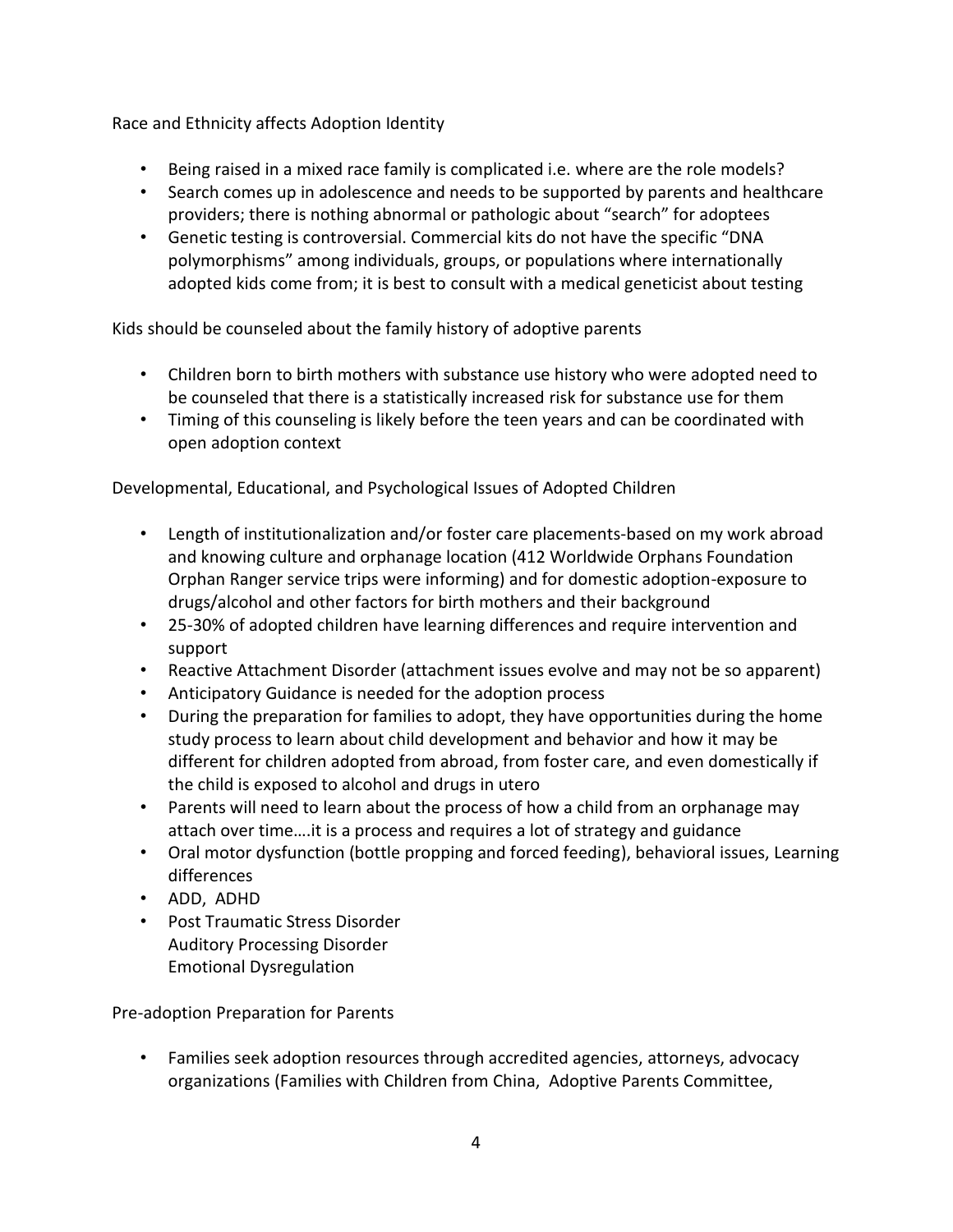Concerned Persons for Adoption, Adoptive Families magazine), adoption conferences, local social welfare departments, and adoption medicine specialists

- Single parents, heterosexual couples, same sex couples, mixed race individuals, mixed race couples are candidates as parents but there are legal requirements by country and states
- Primer sessions through adoption agencies, pediatricians specializing in adoption include domestic v. international, choosing a country, choosing an agency or an attorney, and resources for reproductive technology, surrogacy and legal consults

## Parent Attachment Disorder

- Parents can become sad and depressed during the process of adopting or shortly after the adoption especially if the child's transition to family life is challenging
- Parents are often disappointed and overwhelmed with the potential "special needs" of the child
- It is very important that the parents seek advice and support from either the social worker who did the home study, the adoption agency, and/or the pediatrician who is providing primary care for the child
- Counseling can ease the anxiety of the process and forestall Parent Attachment Disorder
- Parents may have spent years wanting a child and they may have engaged in fertility protocols that were unsuccessful
- Adoption is often a last resort and the process to adopt can be grueling and exhausting
- Adoption both domestically and internationally is challenging and by the time you adopt, there is a kind of emptiness…..
- Depression may occur even after the triumphant "arrival" of the new member of the family; that sadness and lack of energy can grow to interfere with the bonding process with a vulnerable child who may have delays especially limited express language and other issues
- The parent can distance and not attach to the child and the child may end up feeling rejected

Films can teach us about Identity and help parents address identity issues with their children

- "First Person Plural" story by Deann Borshay Liem
- "Approved for Adoption" story by June Henin
- "Found in Korea" story by Nam Holz
- Lion, Philomena, Slumdog Millionaire, The Blindside, Babe, Kung fu Panda 2, Superman, Peter Pan, Spiderman, Black Widow (sisters taken from their birth mother)
- Despicable Me, Stuart Little….adoption is dealt with poorly
- Classic books about orphans-Oliver Twist, David Copperfield, Great Expectations, The Adventures of Tom Sawyer, Hugo, The Jungle Book, The Cider House Rules, Harry Potter
- Colin Black and White (Netflix)-the teen years of Colin Kapaernick